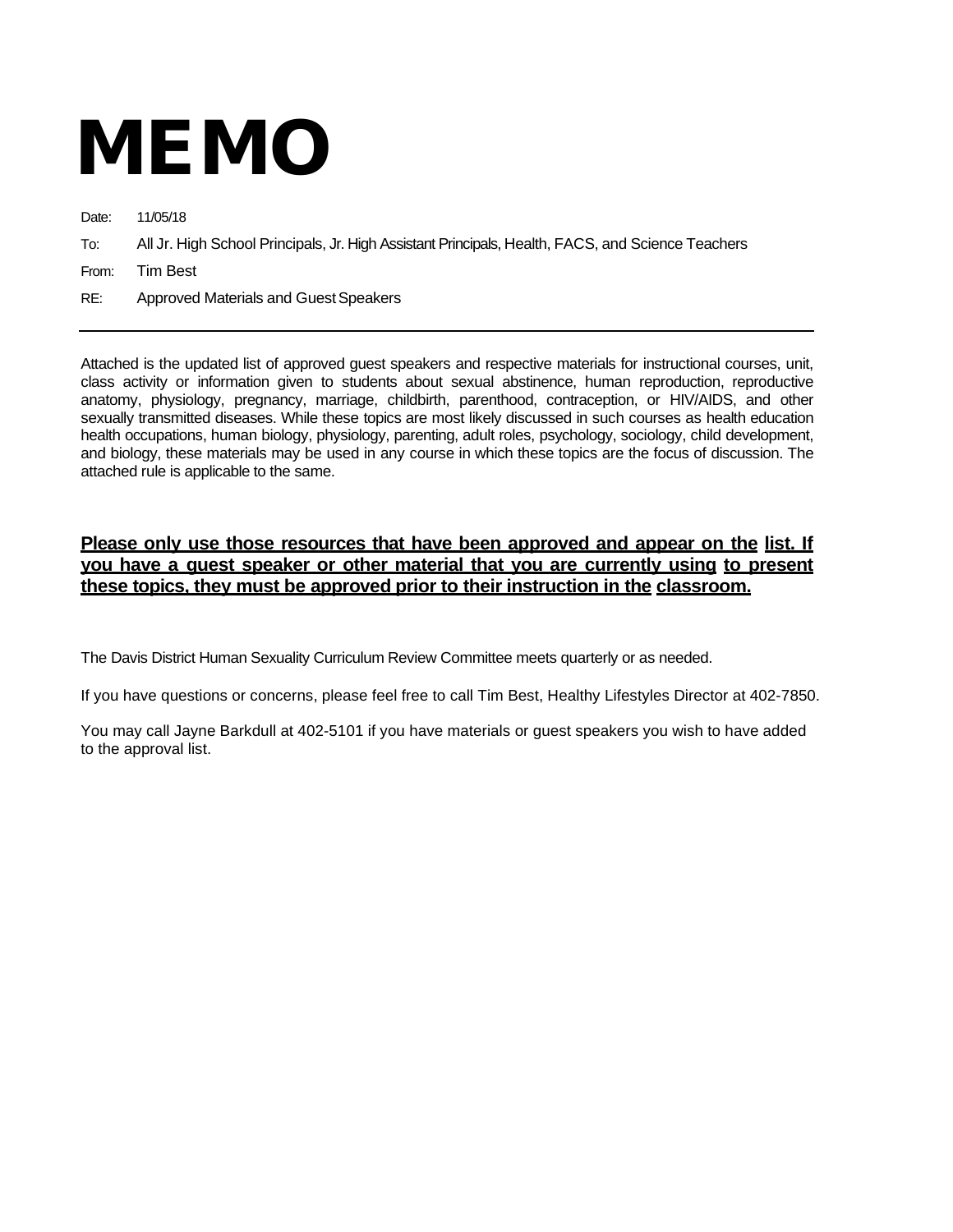### **Davis School District Curriculum Materials Review Committee**

State Office of Education

#### Rule R277-474.C

#### High School Instruction and Human Sexuality

FYI:

R277-474. School District Responsibilities.

- C. Local school boards shall form curriculum materials review committees (committee) at the district or school level asfollows:
	- (1) The committee shall be organized consistent with R277-474-1B.
	- (2) Each committee shall designate achair.
	- (3) The committee shall review and approve all guest speakers and guest presenters and their respective materials relating to human sexuality instruction in any course prior to their presentations.
	- (4) The committee shall not authorize the use of any human sexuality instructional program not previously approved by the Board.
	- (5) The district superintendent shall report educators who willfully violate the provisions of this rule to the Commission for investigation and possible discipline.
	- (6) The district shall use the common parental notification form and comply with time lines approved by the Board.
	- (7) Each district shall develop a logging and tracking system of parental and community complaints and comments resulting from student participation in human sexuality instruction, to include the disposition of the complaints, and provide that information to USOE uponrequest.
- D. If a student is exempted from the course material required by the Board-approved Core Curriculum, the parent shall take responsibility, in cooperation with the teacher and the school, for the student learning the required course material consistent with Sections 53A-134-101.2 (1), (2), and (3).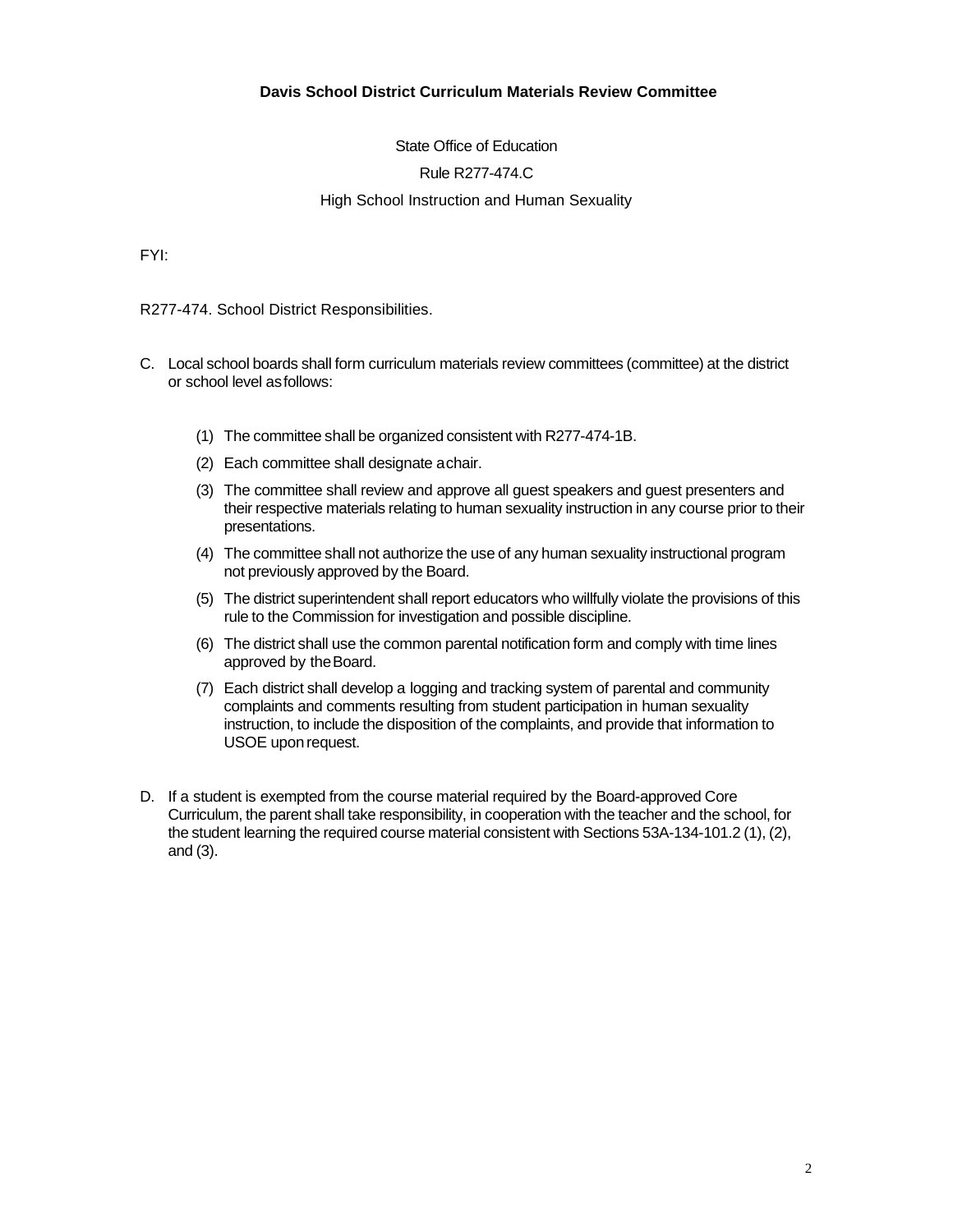## **Davis School District Curriculum Materials Review Committee**

Approved Resources Available For the Instruction of State Office of Education Rule R277-474.C High School Instruction and Human Sexuality As of: Nov. 5, 2018

| <b>Grade Level</b> | <b>Curriculum Instruction</b>                                                     | <b>Approved Materials &amp; Guest Speakers</b>                                                                       |
|--------------------|-----------------------------------------------------------------------------------|----------------------------------------------------------------------------------------------------------------------|
| Junior High School | Health: Human Sexuality<br>Teen Pregnancy<br>Prevention<br><b>FACS</b><br>Science | Sex Respect: The Option of True Sexual<br>Freedom<br><b>Teacher Manual</b><br>Student Manual<br><b>Parent Manual</b> |
|                    | Health: Human Sexuality                                                           | Sex Respect: Parent Fact Sheets<br>Video:                                                                            |
| Junior High School | <b>Teen Pregnancy</b><br>Prevention                                               | Just Wait!                                                                                                           |
|                    | <b>FACS</b><br>Science                                                            |                                                                                                                      |
| Junior High School | Health: Human Sexuality                                                           | Video:                                                                                                               |
|                    | <b>Teen Pregnancy</b><br>Prevention                                               | <b>Bitter Sweet</b>                                                                                                  |
|                    | <b>FACS</b>                                                                       |                                                                                                                      |
|                    | Science                                                                           |                                                                                                                      |
| Junior High School | Health: Human Sexuality                                                           | Video:                                                                                                               |
|                    | <b>Teen Pregnancy</b><br>Prevention                                               | In The Springtime of Your Life                                                                                       |
|                    | <b>FACS</b>                                                                       |                                                                                                                      |
|                    | Science                                                                           |                                                                                                                      |
| Junior High School | Health: Human Sexuality                                                           | Video:                                                                                                               |
|                    | <b>Teen Pregnancy</b><br>Prevention                                               | Ultra Sound, Eye Witness to the Earliest<br>Days of Life                                                             |
|                    | <b>FACS</b>                                                                       |                                                                                                                      |
|                    | Science                                                                           |                                                                                                                      |
| Junior High School | Health: Human Sexuality                                                           | Video:                                                                                                               |
|                    | <b>Teen Pregnancy</b><br>Prevention                                               | Who Do You Listen To?                                                                                                |
|                    | <b>FACS</b>                                                                       |                                                                                                                      |
|                    | Science                                                                           |                                                                                                                      |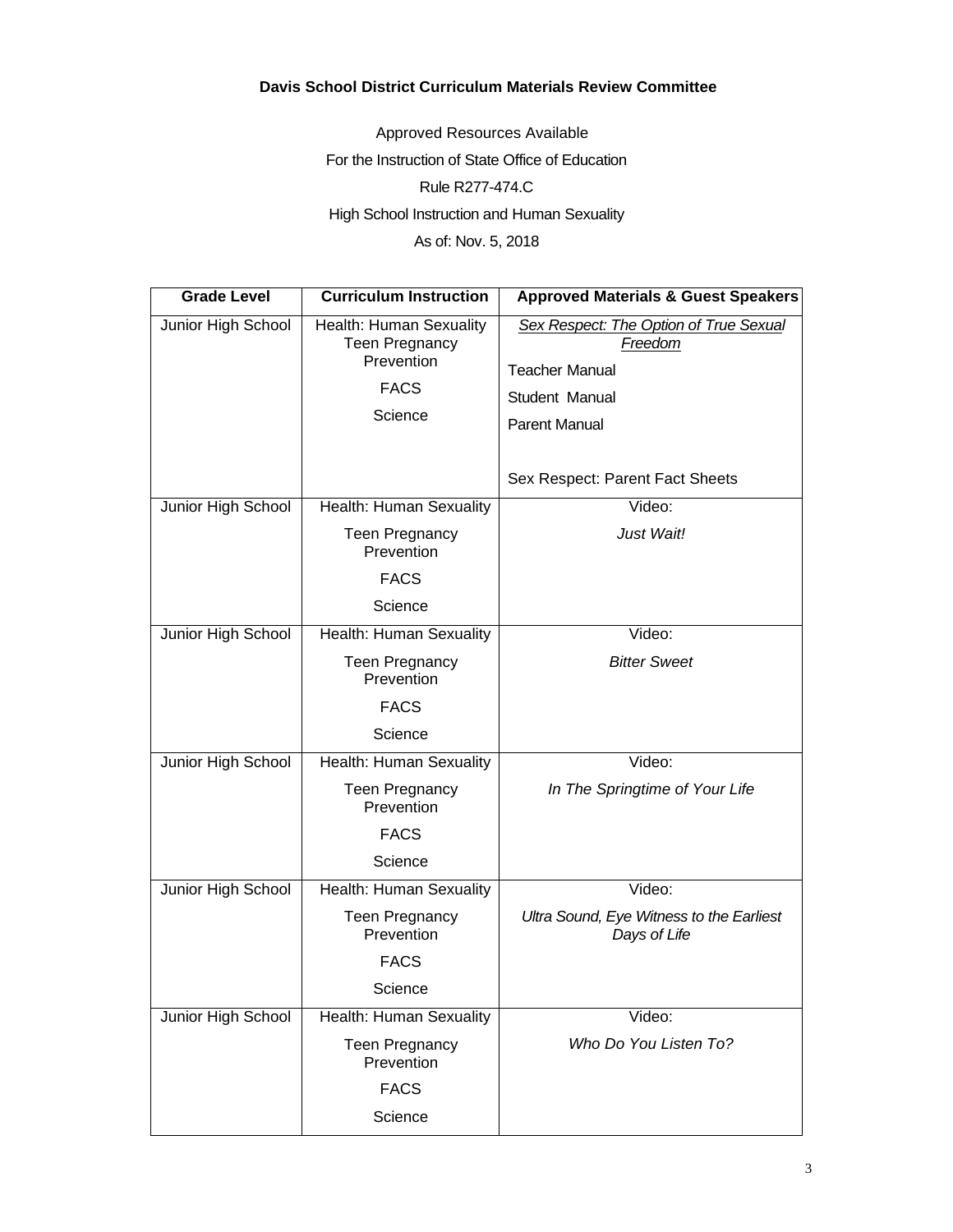| <b>Grade Level</b> | <b>Curriculum Instruction</b>                                  | <b>Approved Materials &amp; Guest Speakers</b> |
|--------------------|----------------------------------------------------------------|------------------------------------------------|
| Junior High School | Health: Human Sexuality                                        | Video:                                         |
|                    | <b>Teen Pregnancy</b><br>Prevention                            | Date Rape: It Happened to Me!                  |
|                    | <b>FACS</b>                                                    |                                                |
|                    | Science                                                        |                                                |
| Junior High School | Health: Human Sexuality<br><b>Teen Pregnancy</b><br>Prevention | Video:<br>Dating Violence, the Hidden Secret   |
|                    | <b>FACS</b>                                                    |                                                |
|                    | Science                                                        |                                                |
| Junior High School | Health: Human Sexuality<br><b>Teen Pregnancy</b><br>Prevention | Video:<br><b>The Parent License</b>            |
|                    | <b>FACS</b>                                                    |                                                |
|                    | Science                                                        |                                                |
| Junior High School | Health: Human Sexuality<br><b>Teen Pregnancy</b><br>Prevention | Video:<br>It Wasn't Just Me                    |
|                    | <b>FACS</b>                                                    |                                                |
|                    | Science                                                        |                                                |
| Junior High School | Health: Human Sexuality                                        | Video:                                         |
|                    | <b>Teen Pregnancy</b><br>Prevention                            | Why Wait?                                      |
|                    | <b>FACS</b>                                                    |                                                |
|                    | Science                                                        |                                                |
| Junior High School | Health: Human Sexuality                                        | Video:                                         |
|                    | <b>Teen Pregnancy</b>                                          | <b>Facing Reality</b>                          |
|                    | Prevention                                                     | Four-part Video Series - Sex Respect only      |
|                    | <b>FACS</b>                                                    |                                                |
|                    | Science                                                        |                                                |
| Junior High School | Health: Human Sexuality                                        | Video:                                         |
|                    | <b>Teen Pregnancy</b><br>Prevention                            | Crossing the Line!                             |
|                    | <b>FACS</b>                                                    |                                                |
|                    | Science                                                        |                                                |
| Junior High School | Health: Human Sexuality                                        | Video:                                         |
|                    | <b>Teen Pregnancy</b><br>Prevention                            | He's So Fine                                   |
|                    | <b>FACS</b>                                                    |                                                |
|                    | Science                                                        |                                                |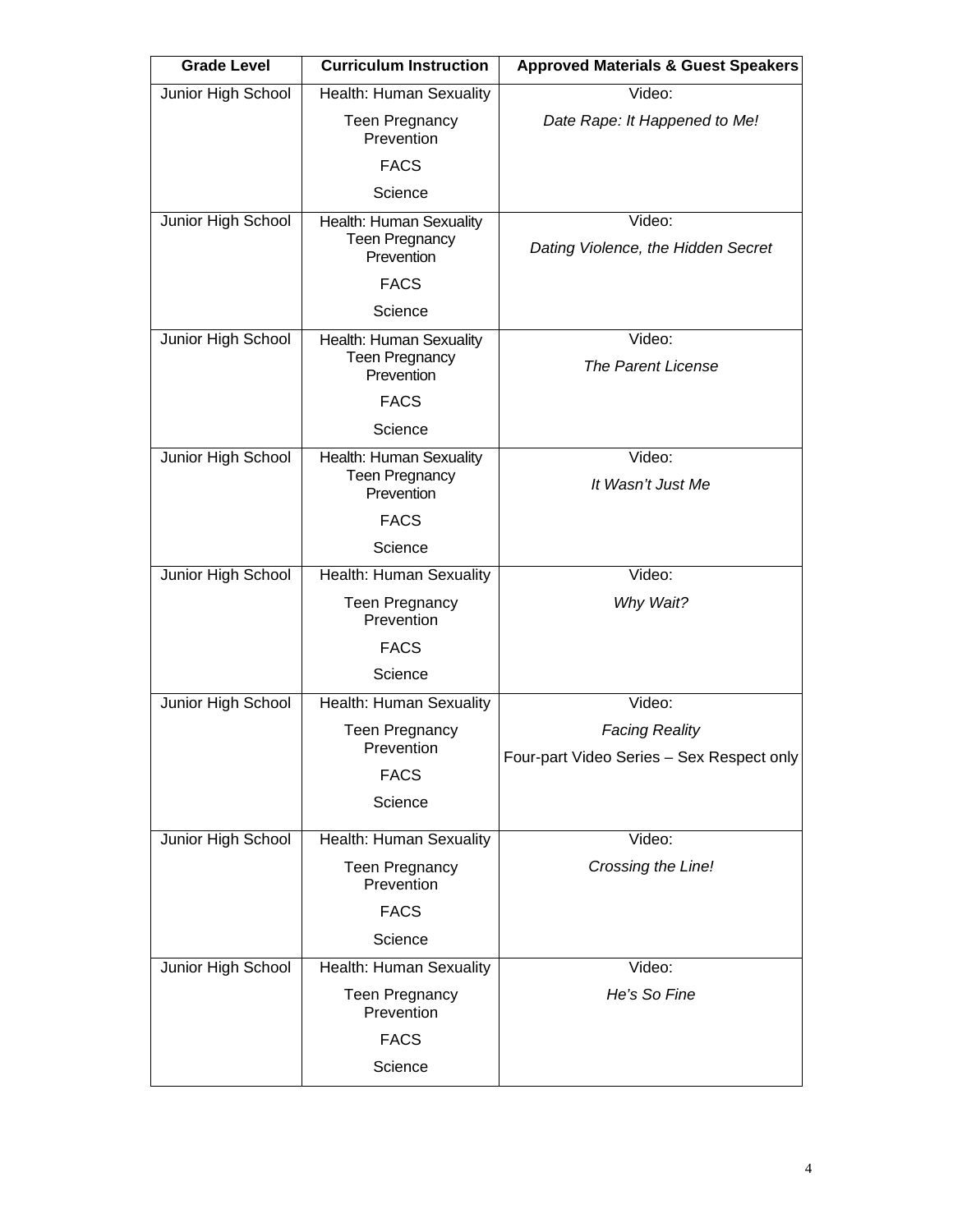| <b>Grade Level</b> | <b>Curriculum Instruction</b>       | <b>Approved Materials &amp; Guest Speakers</b> |
|--------------------|-------------------------------------|------------------------------------------------|
| Junior High School | Health: Human Sexuality             | Video:                                         |
|                    | <b>Teen Pregnancy</b><br>Prevention | Second Thoughts                                |
|                    | <b>FACS</b>                         |                                                |
|                    | Science                             |                                                |
| Junior High School | Health: Human Sexuality             | Video:                                         |
|                    | <b>Teen Pregnancy</b><br>Prevention | Jamie's Secret                                 |
|                    | <b>FACS</b>                         |                                                |
|                    | Science                             |                                                |
| Junior High School | Health: Human Sexuality             | Video:                                         |
|                    | <b>Teen Pregnancy</b><br>Prevention | Know How: How to Say No!                       |
|                    | <b>FACS</b>                         |                                                |
|                    | Science                             |                                                |
| Junior High School | Health: Human Sexuality             | Video:                                         |
|                    | <b>Teen Pregnancy</b><br>Prevention | No Second Chance!                              |
|                    | <b>FACS</b>                         |                                                |
|                    | Science                             |                                                |
| Junior High School | Health: Human Sexuality             | Video:                                         |
|                    | <b>Teen Pregnancy</b><br>Prevention | Time to Wait!                                  |
|                    | <b>FACS</b>                         |                                                |
|                    | Science                             |                                                |
| Junior High School | Health: Human Sexuality             | Video:                                         |
|                    | <b>Teen Pregnancy</b><br>Prevention | Michael: The Story of the Shaken Baby          |
|                    | <b>FACS</b>                         |                                                |
|                    | Science                             |                                                |
| Junior High School | Health: Human Sexuality             | Video:                                         |
|                    | <b>Teen Pregnancy</b><br>Prevention | Escape the Abuse!                              |
|                    | <b>FACS</b>                         |                                                |
|                    | Science                             |                                                |
| Junior High School | Health: Human Sexuality             | Video:                                         |
|                    | <b>Teen Pregnancy</b><br>Prevention | Abstinence: It's the Right Choice              |
|                    | <b>FACS</b>                         |                                                |
|                    | Science                             |                                                |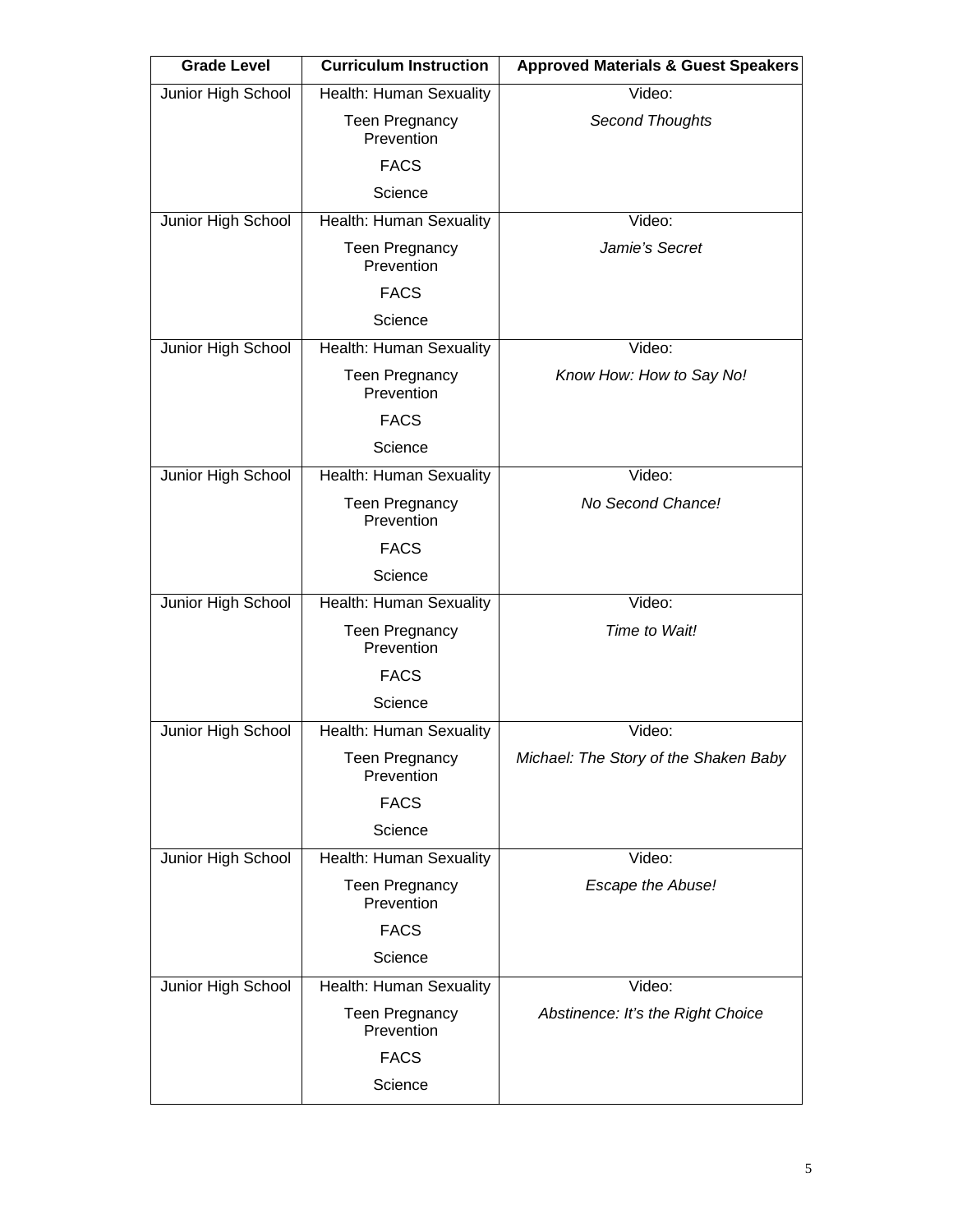| <b>Grade Level</b> | <b>Curriculum Instruction</b>       | <b>Approved Materials &amp; Guest Speakers</b> |
|--------------------|-------------------------------------|------------------------------------------------|
| Junior High School | Health: Human Sexuality             | Video:                                         |
|                    | <b>Teen Pregnancy</b><br>Prevention | Life's Lessons                                 |
|                    | <b>FACS</b>                         |                                                |
|                    | Science                             |                                                |
| Junior High School | Health: Human Sexuality             | Video:                                         |
|                    | <b>Teen Pregnancy</b><br>Prevention | Boys Will Be Boys                              |
|                    | <b>FACS</b>                         |                                                |
|                    | Science                             |                                                |
| Junior High School | Health: Human Sexuality             | Video:                                         |
|                    | <b>Teen Pregnancy</b><br>Prevention | Fanny's Dream                                  |
|                    | <b>FACS</b>                         |                                                |
|                    | Science                             |                                                |
| Junior High School | Health: Human Sexuality             | Supplemental Material:                         |
|                    | <b>Teen Pregnancy</b><br>Prevention | Aids is No Game                                |
|                    | <b>FACS</b>                         | Black box - Classroom                          |
|                    | Science                             | Game: Second Edition                           |
| Junior High School | Health: Human Sexuality             | Supplemental Material: Fetal Development       |
|                    | <b>Teen Pregnancy</b>               | Model                                          |
|                    | Prevention                          | Black small brief case - uterus and fetus -    |
|                    | <b>FACS</b>                         | in developmental stages                        |
|                    | Science                             |                                                |
| Junior High School | Health: Human Sexuality             | <b>Supplemental Material:</b>                  |
|                    | Teen Pregnancy<br>Prevention        | Helping Your Child Succeed in School           |
|                    | <b>FACS</b>                         | Set of audio tapes and Work Book               |
| Junior High School | Health: Human Sexuality             | Supplemental Material:                         |
|                    | <b>Teen Pregnancy</b><br>Prevention | Sexual Harassment-Overheads                    |
|                    | <b>FACS</b>                         |                                                |
|                    |                                     |                                                |
|                    |                                     |                                                |
|                    |                                     |                                                |
|                    |                                     |                                                |
|                    |                                     |                                                |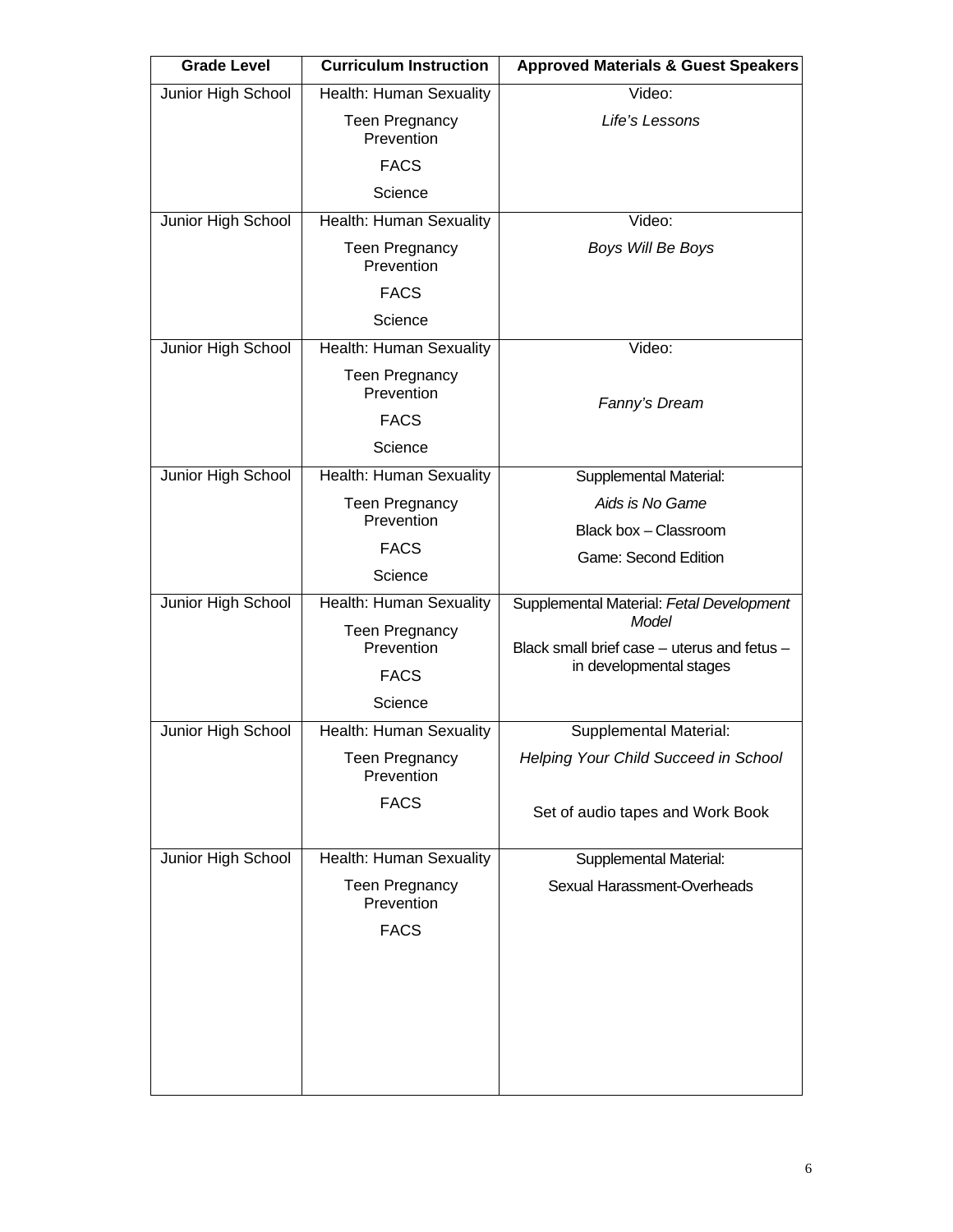| <b>Grade Level</b> | <b>Curriculum Instruction</b>                      | <b>Approved Materials &amp; Guest Speakers</b>                           |
|--------------------|----------------------------------------------------|--------------------------------------------------------------------------|
| Junior High School | Health: Human Sexuality                            | Video:                                                                   |
|                    | <b>Teen Pregnancy</b><br>Prevention<br><b>FACS</b> | The Sex Respect Video Series<br>Not Doing It<br>1.<br>2.<br>Why I waited |
|                    | Science                                            | <b>But You Can't Hide</b><br>3.                                          |
|                    |                                                    | Done That. Changed My ways<br>4.                                         |
|                    |                                                    | 5.<br>Dating: Predator or Partner?                                       |
| Junior High School | Health: Human Sexuality                            | Video:                                                                   |
|                    | <b>Teen Pregnancy</b><br>Prevention                | <b>Facts and Feelings</b><br><b>Five Part Video Series</b>               |
|                    | <b>FACS</b>                                        | <b>Talking about Changes</b><br>1.                                       |
|                    | Science                                            | 2.<br><b>Talking about Values</b>                                        |
|                    |                                                    | 3.<br><b>Talking about Facts</b>                                         |
|                    |                                                    | <b>Talking about Manners</b><br>4.                                       |
|                    |                                                    | 5.<br><b>Talking about Choices</b>                                       |
| Junior High School | Health: Human Sexuality                            | Video:                                                                   |
|                    | <b>Teen Pregnancy</b><br>Prevention                | <b>Facing Reality</b>                                                    |
|                    | <b>FACS</b>                                        | Four Part Video Series -                                                 |
|                    | Science                                            | Sex Respect Only                                                         |
|                    |                                                    |                                                                          |
| Junior High School | Health: Human Sexuality                            | <b>Guest Speaker:</b>                                                    |
|                    | <b>Teen Pregnancy</b><br>Prevention                | <b>Wendy Pinkom</b>                                                      |
|                    | <b>FACS</b>                                        | Your Community Connection                                                |
|                    | Science                                            | Phone: (801) 394-9450                                                    |
|                    |                                                    | Presentations Approved:                                                  |
|                    |                                                    | Sexual Harassment                                                        |
|                    |                                                    | Videos:                                                                  |
|                    |                                                    | <b>Toxic Relationships</b>                                               |
|                    |                                                    | He's so Fine                                                             |
|                    |                                                    | Crossing the Line<br>What is Sexual Harassment?                          |
|                    |                                                    | Date Rape                                                                |
|                    |                                                    | Videos:                                                                  |
|                    |                                                    | Date Rape                                                                |
|                    |                                                    | Date Rape, It Happened to Me                                             |
|                    |                                                    | Dating Violence/The Hidden Secret                                        |
|                    |                                                    |                                                                          |
|                    |                                                    |                                                                          |